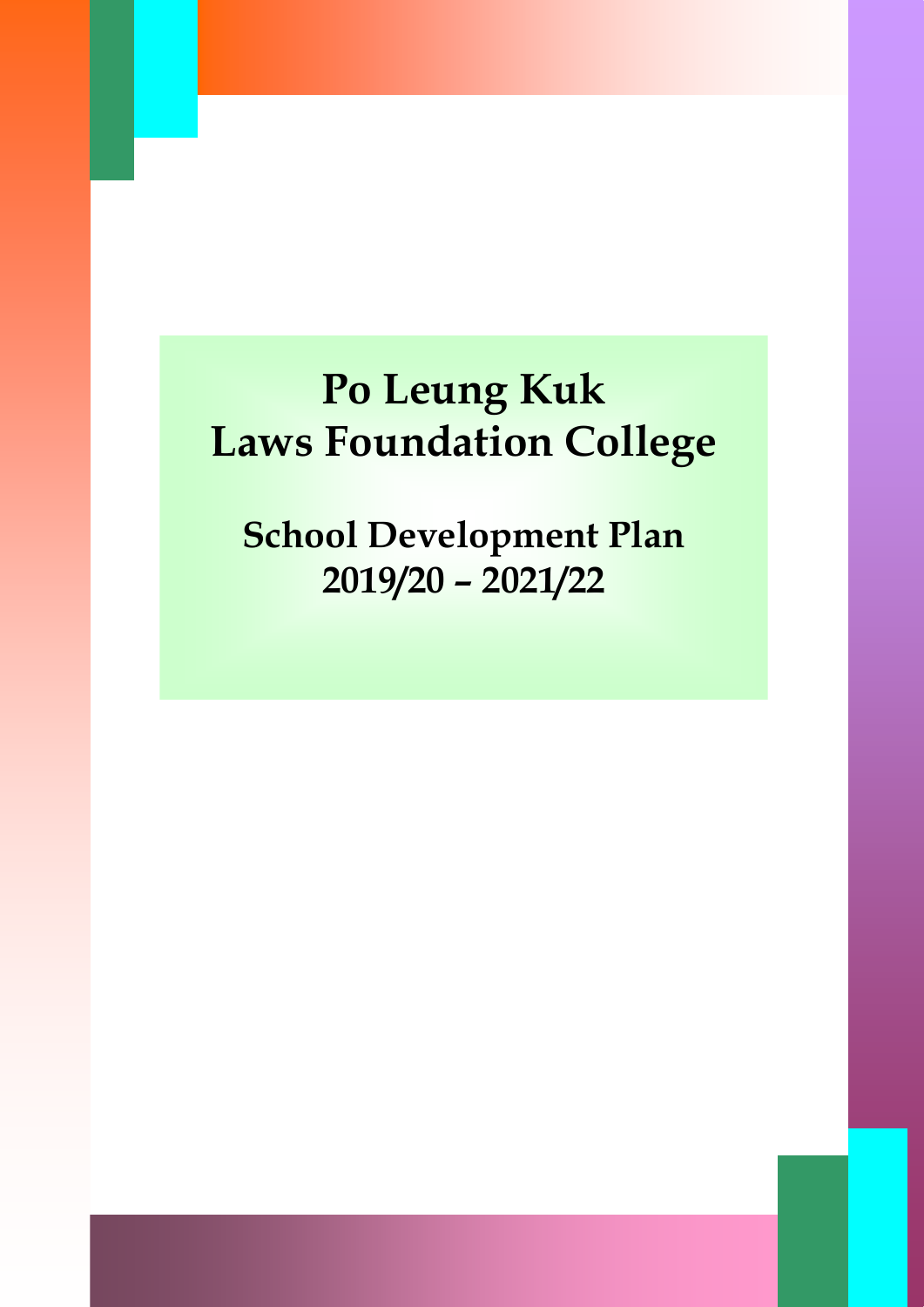# **Our Belief**

#### **We strongly believe that,**

- The overall aims of education for the 21st Century should be enabling every person to attain all-round development and to be equipped with life-long learning capabilities.
- Our priority should be enabling students to enjoy learning, enhancing their effectiveness in communication and developing their creativity and sense of commitment.
- 'Developing Information Technology in Education' and 'Cultivating Students' Multiple Intelligence' should be the two major directions of our curriculum development that aim to cultivate the following generic skills, including self-learning skills, creative thinking skills, communication skills, collaboration skills and problem-solving skills.
- With ample opportunities duly provided, students' unique potential and multiple intelligence can be fully developed.
- The development of student's multiple intelligence helps to strengthen their confidence and to bring out their giftedness.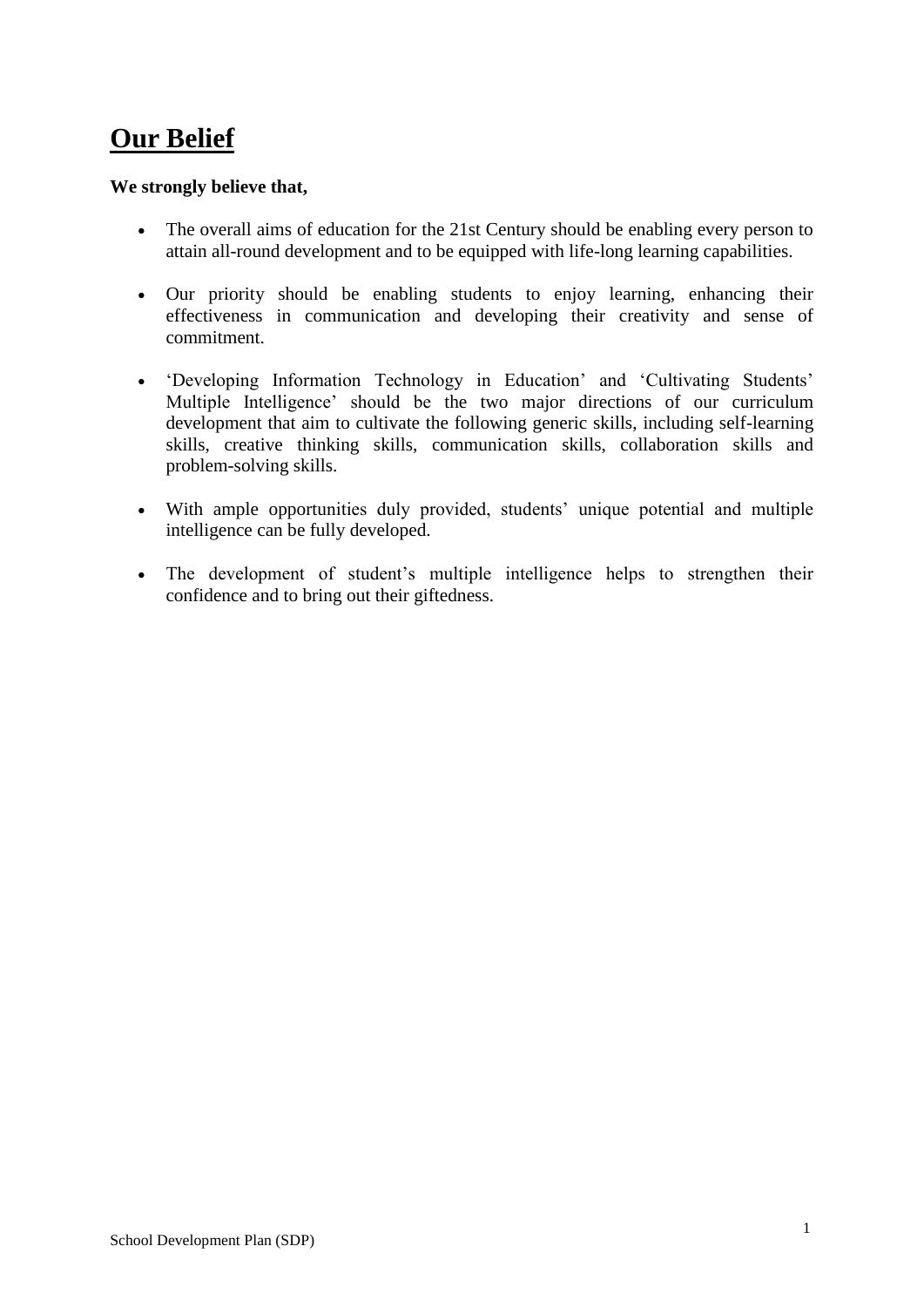### **Our Mission**

#### **We commit ourselves....**

- to creating a loving and harmonious learning environment which helps students to
	- develop self-esteem and optimism;
	- pursue knowledge and truths, accept multi-cultures and have a world vision;
	- think creatively and cope with changes;
	- undertake the responsibility to the family and individuals; and serve the community;
	- better understand Chinese history and culture; be concerned with the development of our country.

#### **We strive....**

- for creating a professional environment to
	- encourage professional collaboration and cultivate the culture of quality assurance;
	- make good use of educational researches to enhance teaching and learning, and also to promote teachers' professional development;
	- facilitate an innovative curriculum development in response to the needs of students and social changes.
- for developing an effective partnership network among the school, students' families and the community towards the accomplishment of the vision of 'all-round development for students'.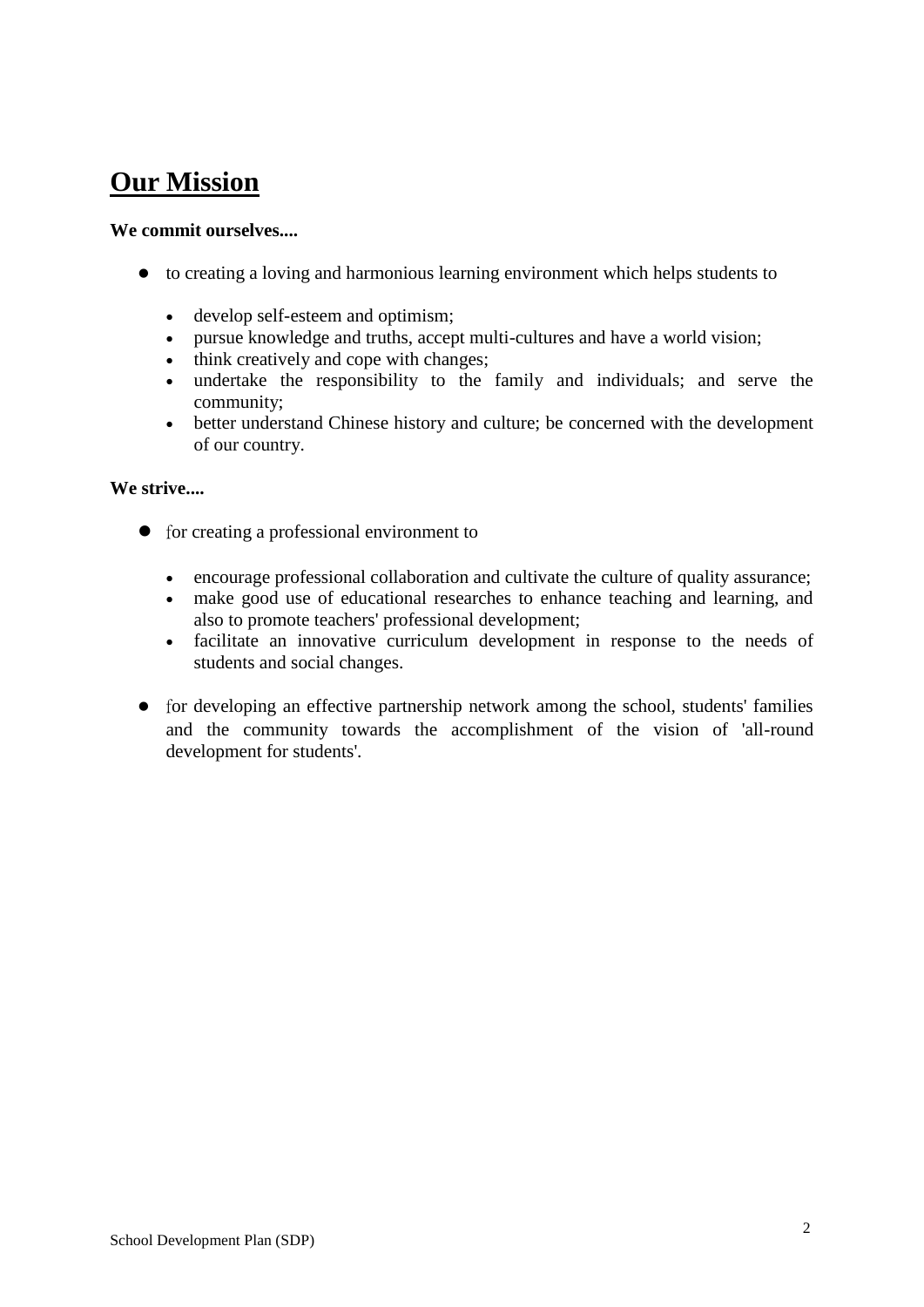# **Holistic Review**

# **Effectiveness of the previous School Development Plan (2016/17 – 2019/20)**

| <b>Major Concerns</b>                                                                          | <b>Extent of targets</b><br>achieved, e.g.:<br><b>Fully Achieved;</b><br>Partly achieved;<br><b>Not achieved</b> | <b>Follow-up action, e.g.:</b><br>Incorporated as routine work;<br>Continue to be major concerns in<br>the next SDP;<br><b>Others</b> | <b>Remarks</b> |
|------------------------------------------------------------------------------------------------|------------------------------------------------------------------------------------------------------------------|---------------------------------------------------------------------------------------------------------------------------------------|----------------|
| To promote students' engagement in learning                                                    | <b>Fully Achieved</b>                                                                                            | Students' engagement in learning<br>can be further promoted in the next<br>SDP.                                                       |                |
| To develop teachers' learning communities<br>for promoting students' engagement in<br>learning | <b>Fully Achieved</b>                                                                                            | The professional development of<br>teachers' learning communities can<br>be enhanced in the next SDP.                                 |                |
| 3. To promote students' social engagement<br>through students' organizations and ECAs          | <b>Fully Achieved</b>                                                                                            | Students' social engagement can be<br>further enhanced in the next SDP.                                                               |                |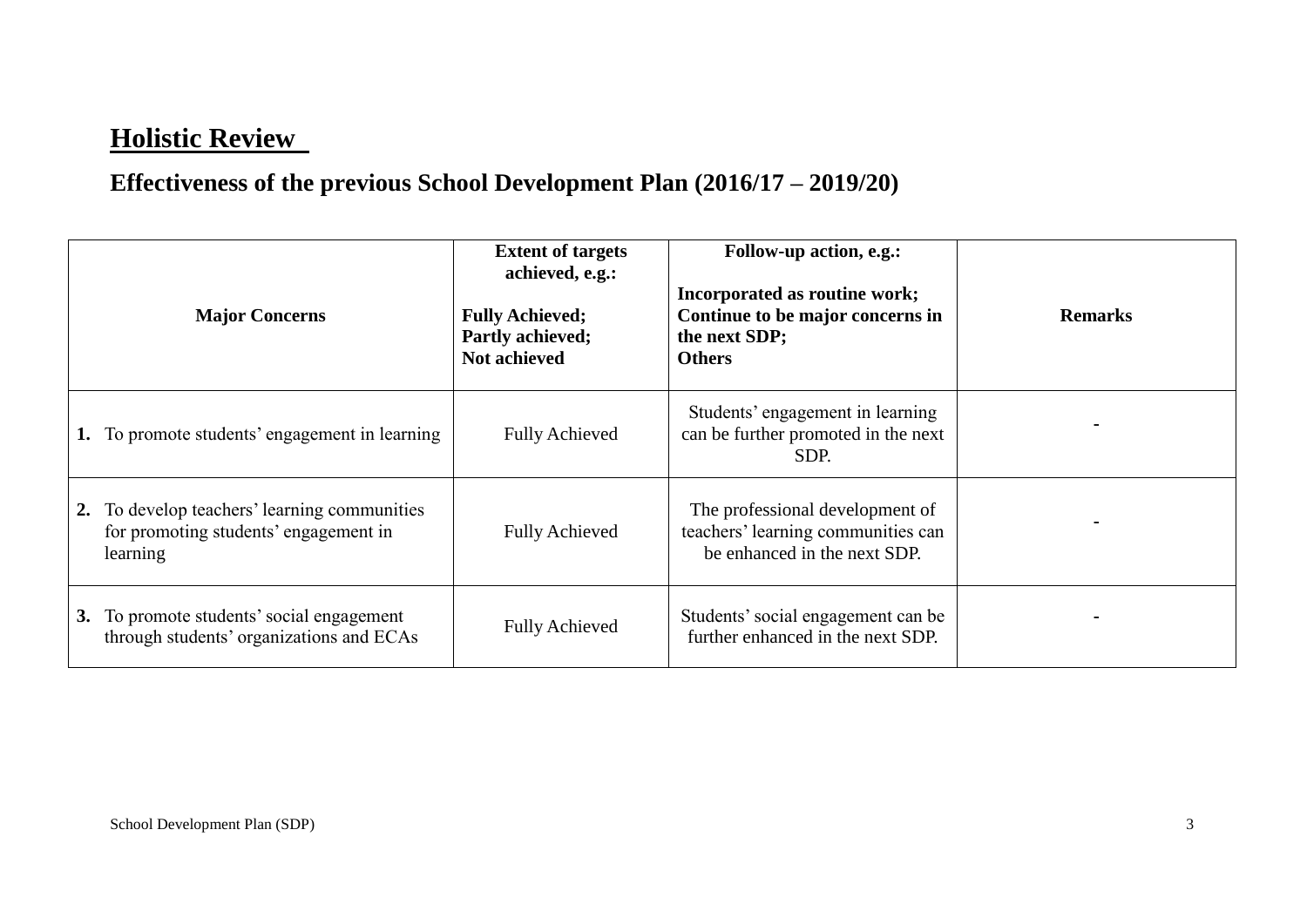### **SWOT Analysis**

#### **Our Strengths**

The mediums of instruction of our school are English and Putonghua. Students are generally good at English and Putonghua.

Our school teachers are energetic and of high academic qualifications. They are enthusiastic about teaching with a devotion to a "Love and Care" policy. We have a relatively high teacher-to-student ratio which is below 1:15. Our school adopts a split-class policy on many of the subjects and this small class size could facilitate interaction between teachers and students in the process of learning. Moreover, this enables teachers to spend more effort and time on taking care of the intellectual and mental growth of students, and to cater to individual student's needs.

#### **Our Weaknesses**

Our school has a relatively short history and is not yet very well known among the general public.

#### **Our Opportunities**

Our school is a through-train secondary school which is affiliated with PLK Luk Hing Too Primary School since the academic year of 2005-06. There is chance of having more linkage between Secondary School and Primary School curriculum designs and students are more likely to have a good preparation for Secondary School education. Moreover, students have a higher chance to develop a strong sense of belonging to our school and will be familiar with the school's dynamics.

Our school also has a devotion to the "Love and Care" policy and builds a positive school culture which can help students to develop a high self-esteem, a good self-concept and a sense of belonging with our caring school environment.

As our school is a direct subsidized school, there is a great flexibility in allocating resources to both teaching and learning.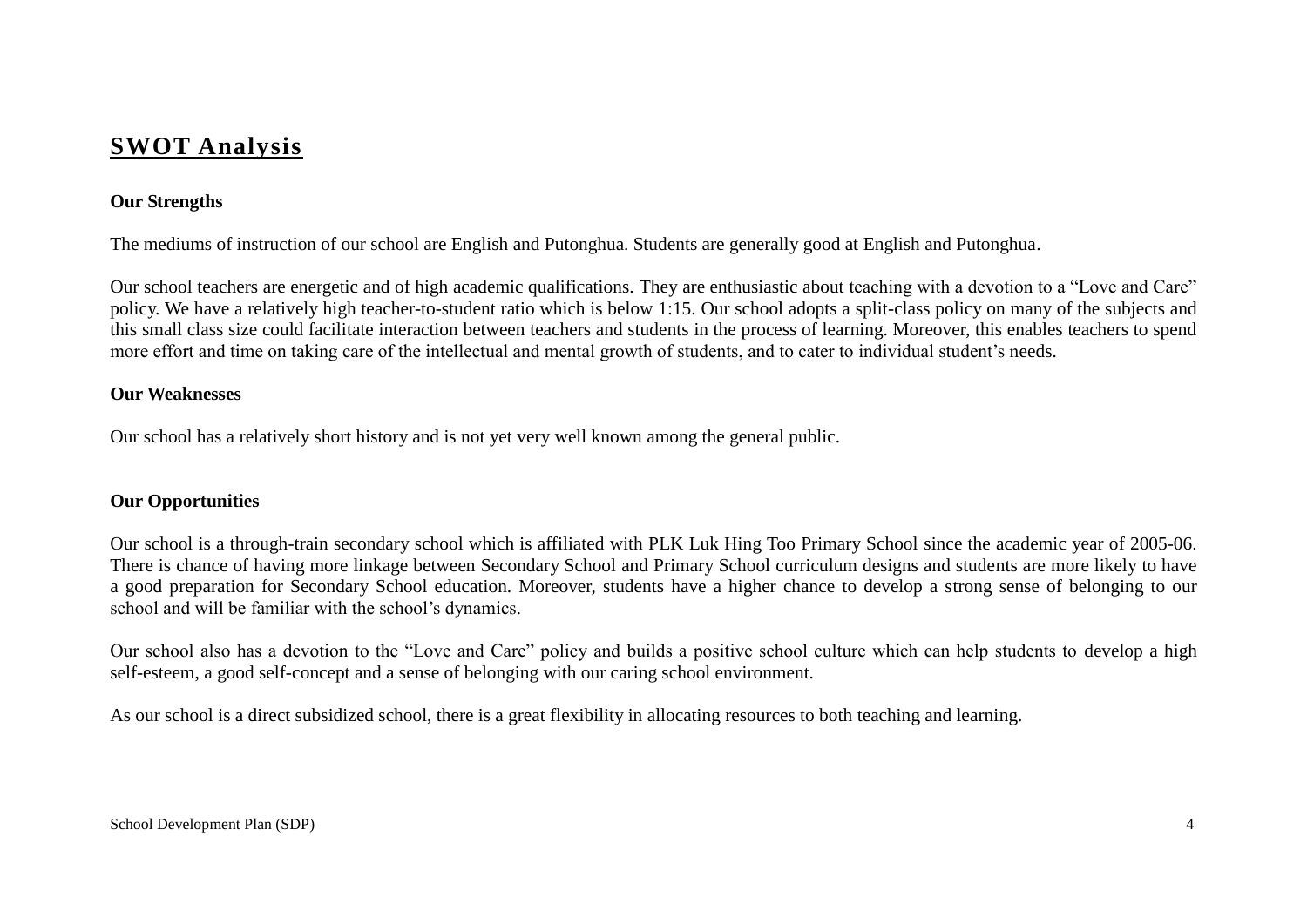#### **Our Threats**

There are many newly-established secondary schools in Hong Kong which are highly competitive. Hence, we have to put more effort in building up the reputation by emphasizing effective teaching and learning skills.

### **Major Concerns for a period of 3 school years (in order of priority)**

- **1. To further promote students' engagement in learning**
- **2. To promote teachers' engagement for enhancing the quality of learning and teaching, quality of caring to students and quality of building trust among colleagues, students and parents**
- **3. To promote students' social engagement through students' organizations and ECAs**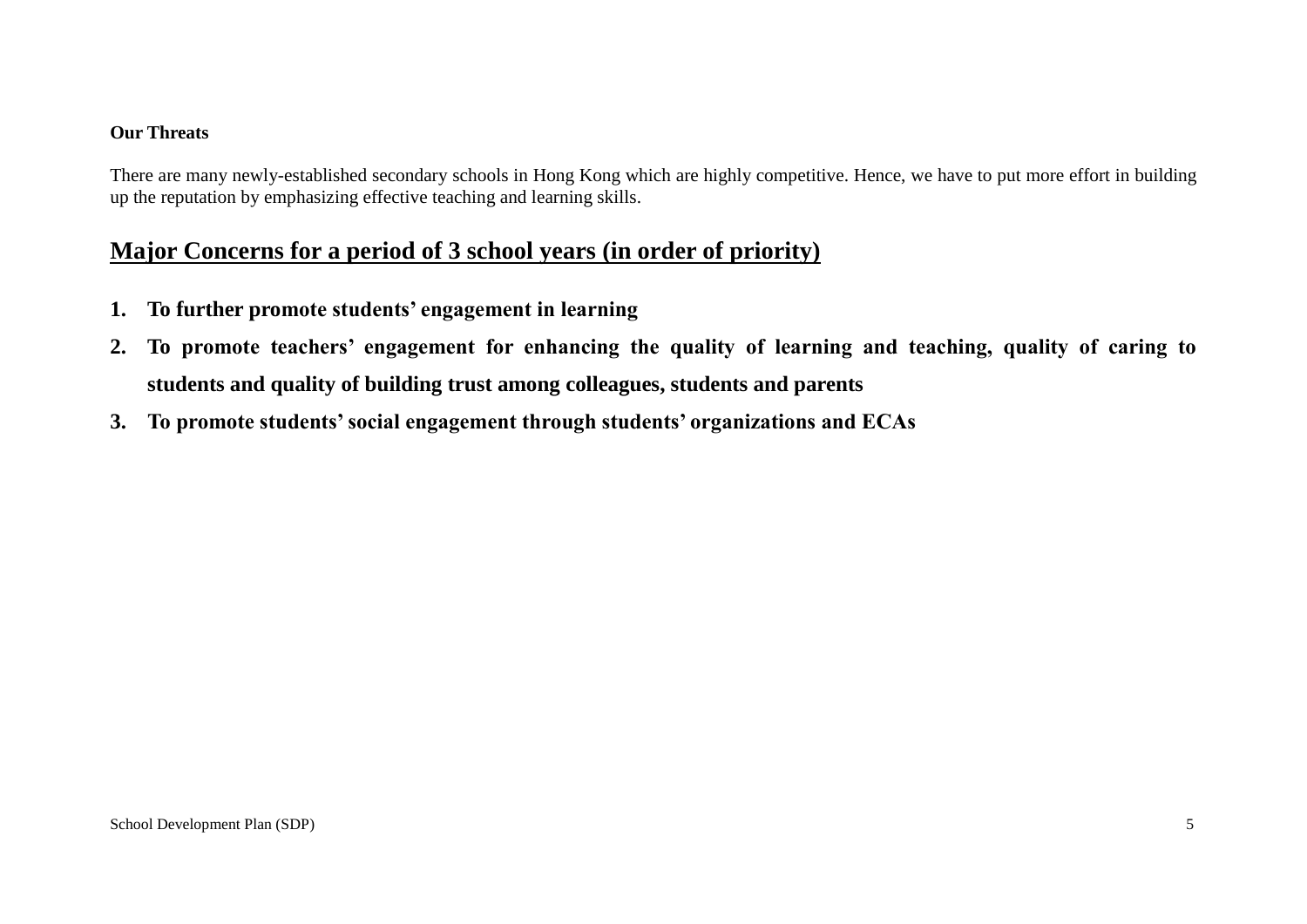| <b>Major Concerns</b>                                        | <b>Targets</b>                                                                                                           | <b>Time Scale</b><br>(Please insert $\checkmark$ ) |        |        | <b>Outline of Strategies</b>                                                                                       |
|--------------------------------------------------------------|--------------------------------------------------------------------------------------------------------------------------|----------------------------------------------------|--------|--------|--------------------------------------------------------------------------------------------------------------------|
|                                                              |                                                                                                                          | Year 1                                             | Year 2 | Year 3 |                                                                                                                    |
| 1. To further promote<br>students' engagement in<br>learning | To engage students in various learning<br>experiences in which students'<br>potentials and interests can be<br>maximized |                                                    |        |        | To build up effective classroom<br>practices so that students are engaged<br>in learning                           |
|                                                              | To create diverse learning platforms<br>through which more students can<br>participate in international events           |                                                    |        |        | To strengthen curriculum development<br>to enrich students' learning experiences<br>To build up collaboration with |
|                                                              | To help students set high expectations<br>for learning and life planning                                                 |                                                    |        |        | universities so that students develop<br>intrinsic motivation and horizons for<br>their learning and life planning |
|                                                              | To motivate students to acquire<br>outstanding performance in various<br>types of learning events                        |                                                    |        |        | To enhance student learning support to<br>cater for learning differences and<br>affective development of students  |

# **School Development Plan (2019/20 – 2021/22)**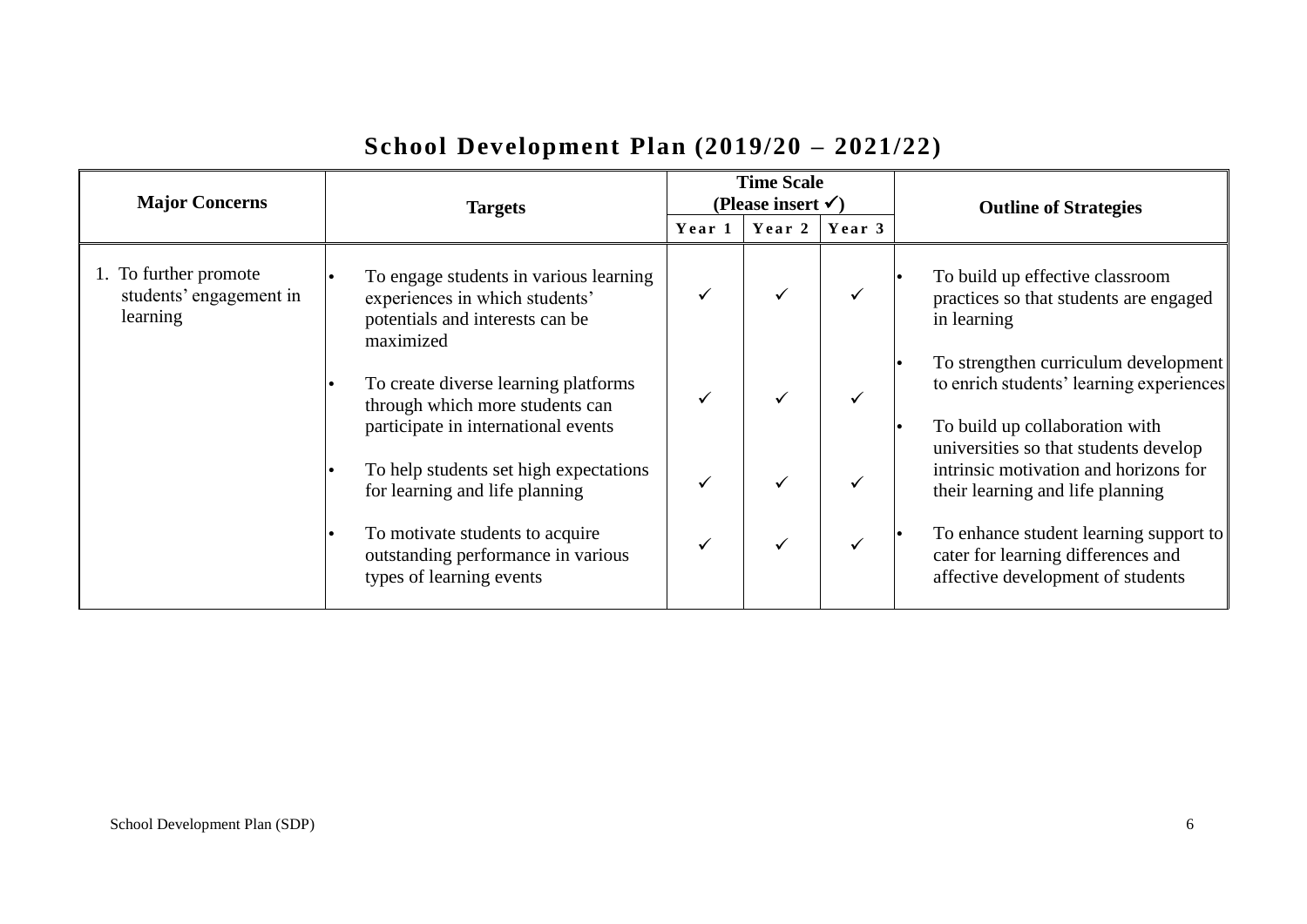| 2. To promote teachers'<br>engagement for<br>enhancing the quality of                                                                    | To assure the quality of teaching and<br>learning in each lesson                                                                   | ✓ |  | quality<br>To<br>strengthen<br>assurance<br>mechanism for promoting the quality of<br>teaching and learning                                     |
|------------------------------------------------------------------------------------------------------------------------------------------|------------------------------------------------------------------------------------------------------------------------------------|---|--|-------------------------------------------------------------------------------------------------------------------------------------------------|
| learning and teaching,<br>quality of caring to<br>students and quality of<br>building trust among<br>colleagues, students and<br>parents | To enhance professional exchange of<br>teaching strategies and peer support<br>among teachers of different learning<br>communities |   |  | To develop cross-subject meetings for<br>professional<br>promoting<br>exchange<br>among teachers in different teachers'<br>learning communities |
|                                                                                                                                          | To develop effective classroom practices<br>and teaching strategies                                                                | ✓ |  | To study and initiate the development of<br>innovative curricula                                                                                |
|                                                                                                                                          | To strengthen curriculum development                                                                                               |   |  |                                                                                                                                                 |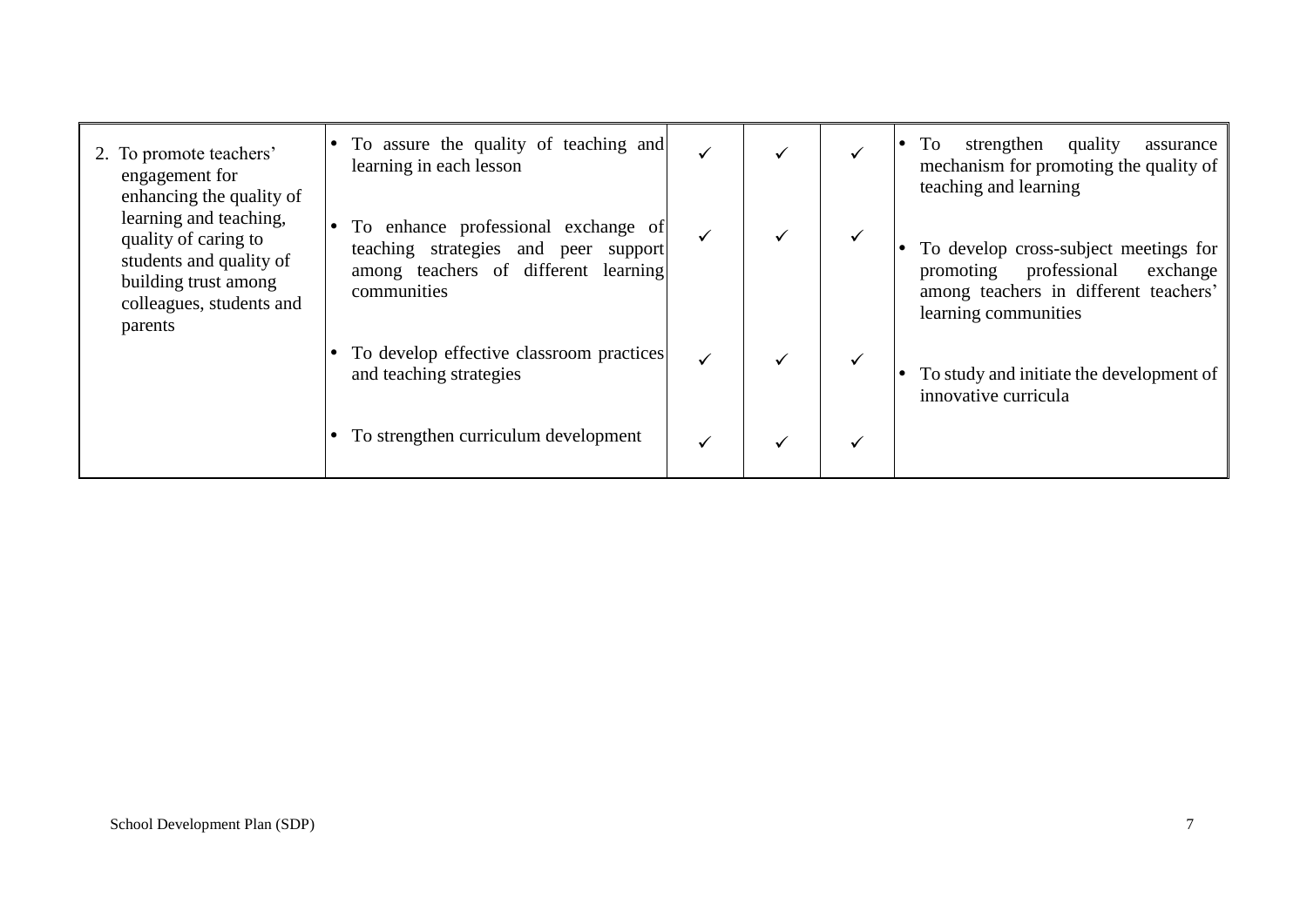| 3. To promote students'<br>social engagement<br>through students' | To develop self-discipline, a sense of<br>$\bullet$<br>responsibility, a good conduct and proper<br>moral values (Courtesy & Respect)                                                                                                                                 | ✓            |  | To organize different activities, like<br>camps and talks, to promote proper<br>moral values                                            |
|-------------------------------------------------------------------|-----------------------------------------------------------------------------------------------------------------------------------------------------------------------------------------------------------------------------------------------------------------------|--------------|--|-----------------------------------------------------------------------------------------------------------------------------------------|
| organizations and ECAs                                            | To cater for students with different needs,<br>$\bullet$<br>provide counselling for students and<br>advise them on how to handle problems<br>from their family, learning, emotion and<br>interpersonal relationships and so on in<br>order to promote healthy growth; | ✓            |  | To initiate and strengthen different<br>counselling programs for students.                                                              |
|                                                                   | To stretch the potential of our students<br>(Leadership, problem-solving and the<br>ability of organizing activity) through<br>developing student organizations.                                                                                                      | $\checkmark$ |  | To develop and further enhance the<br>leadership and management skills of<br>our students.                                              |
|                                                                   | To enhance the professional training and<br>communication<br>different<br>among<br>committees                                                                                                                                                                         |              |  | develop<br>strengthen<br>and<br>To<br>the<br>collaborations<br>different<br>among<br>committees and roles of teachers in the<br>school. |